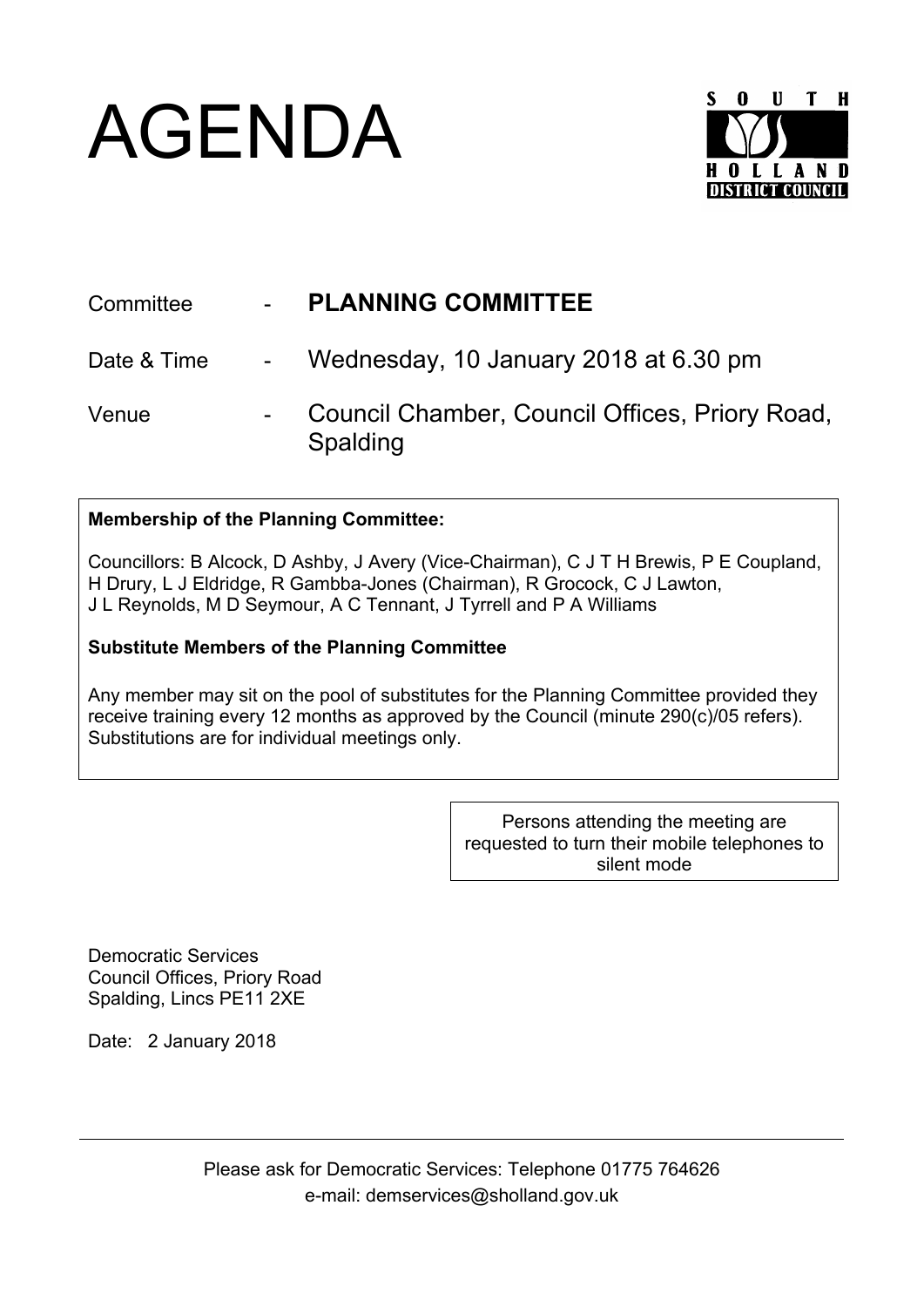## **A G E N D A**

| 1.  | Apologies for absence.                                                                                                                                                                                                                                                                                                                              |                     |
|-----|-----------------------------------------------------------------------------------------------------------------------------------------------------------------------------------------------------------------------------------------------------------------------------------------------------------------------------------------------------|---------------------|
| 2.  | Minutes -<br>To sign as a correct record the minutes of the meeting held on 6<br>December 2017 (copy enclosed).                                                                                                                                                                                                                                     | (Pages<br>$1 - 6$   |
| 3.  | Declaration of Interests. -<br>(Where a Councillor has a Disclosable Pecuniary Interest the Councillor<br>must declare the interest to the meeting and leave the room without<br>participating in any discussion or making a statement on the item,<br>except where a Councillor is permitted to remain as a result of a grant of<br>dispensation.) |                     |
| 4.  | Questions asked under the Council's Constitution (Standing Orders).                                                                                                                                                                                                                                                                                 |                     |
| 5.  | $H23-0440-17-$<br>Full application for use of land for siting of mobile home at Eccles Place,<br>Hurdletree Bank, Cranesgate North (report of the Development Manager<br>enclosed).                                                                                                                                                                 | (Pages<br>$7 - 14$  |
| 6.  | H03-0161-17 -<br>Outline planning application with all matters reserved for erection of up<br>to 120 dwellings and a village hall at Home Farm, Deeping St Nicholas,<br>Spalding (report of the Development Manager enclosed).                                                                                                                      | (Pages<br>$15 - 32$ |
| 7.  | H14-0549-17 -<br>Outline application for residential development of 40 dwellings with<br>access from Surfleet Road, at South: Green Lane/West: Surfleet Road,<br>Pinchbeck, Spalding (report of the Development Manager enclosed).                                                                                                                  | (Pages<br>$33 - 48$ |
| 8.  | H16-0621-17 -<br>Outline application for residential development of 9 x 1.5 storey houses<br>at land east: South Drove off Littleworth Drove, Lucks Bridge, Spalding<br>(report of the Development Manager enclosed).                                                                                                                               | (Pages<br>49 - 62)  |
| 9.  | H05-0871-17 -<br>Full application for demolition of existing site and proposed residential<br>development and associated works (9 dwellings) at Fleet Garden<br>Centre, Fleet Road, Fleet (report of the Development Manager<br>enclosed).                                                                                                          | (Pages<br>$63 - 70$ |
| 10. | H15-1039-17 -<br>Outline application for residential development of up to 34 dwellings –<br>resubmission of H15-0289-17 - at land off St Margarets, Quadring,<br>Spalding (report of the Development Manager enclosed).                                                                                                                             | (Pages<br>$71 - 84$ |
| 11. | H16-1049-17 -<br>Full application for second floor rear extension at 48 Cross Street,<br>Spalding (report of the Development Manager enclosed).                                                                                                                                                                                                     | (Pages<br>$85 - 88$ |